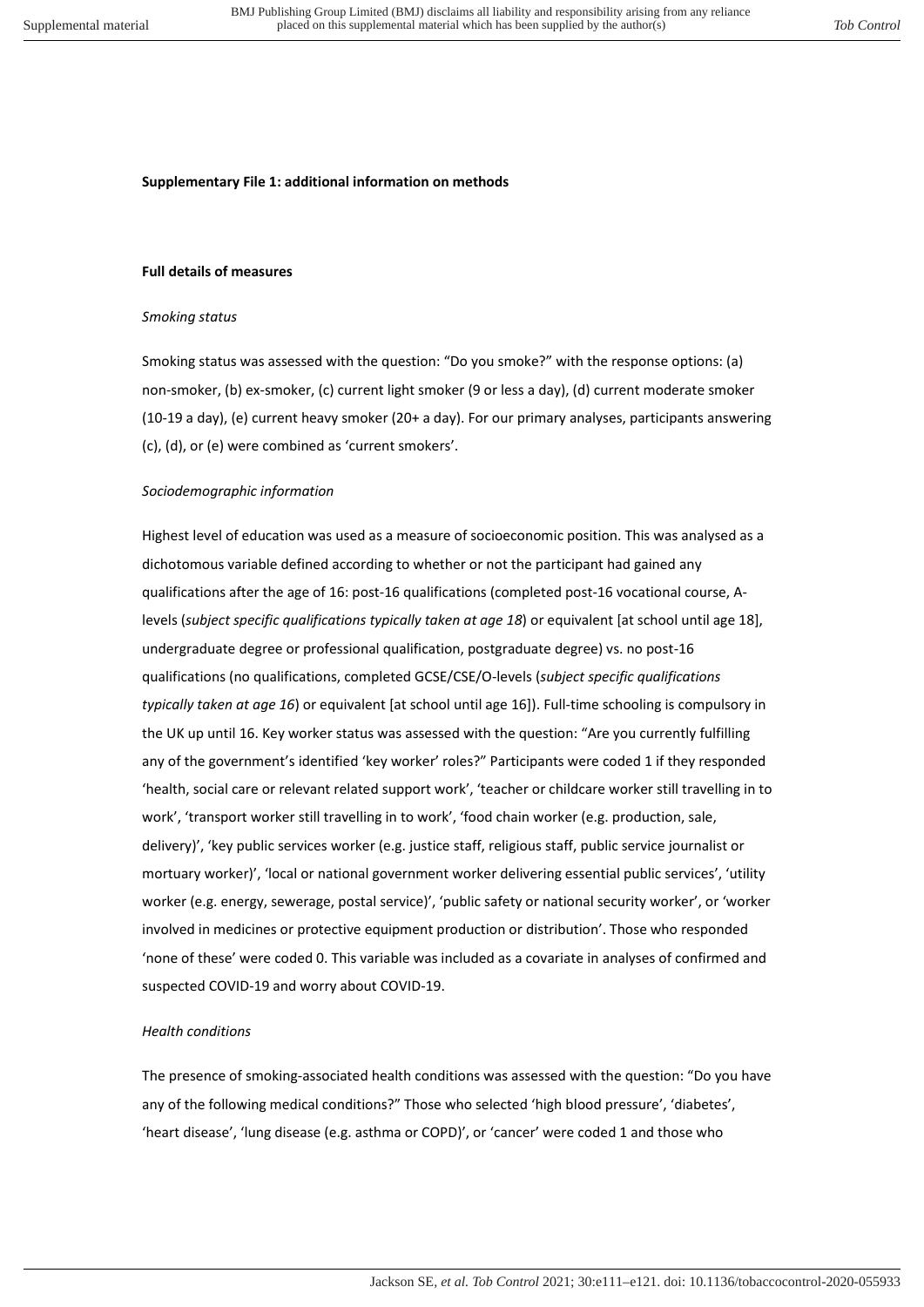selected none of these were coded 0. This variable was used as a covariate across the analyses, because people with chronic conditions may be more likely to experience severe symptoms (1–3). This method of measuring health conditions is commonly used in population surveys (e.g. English Longitudinal Study of Ageing) and previous studies have shown high agreement between selfreported health diagnoses and medical record validation in population-based samples (4).

The presence of anxiety disorders was assessed with the same question, with those who selected 'clinically-diagnosed anxiety' coded 1 and those who did not select this response coded 0. This variable was used as a covariate in analyses that include suspected COVID-19 and worry about COVID-19.

### *Adherence to COVID-19 protective behaviours*

At the time data were collected, the government was recommending that people stay at home except for very limited purposes: (i) shopping for basic necessities (e.g. food, medicine) as infrequently as possible; (ii) one form of outdoor exercise a day (e.g. a run, walk or cycle), alone or with members of their household; (iii) any medical need (including to donate blood, avoid illness or injury, escape risk of harm, or to provide care or to help a vulnerable person); or (iv) travelling for work purposes, but only where they could not work from home (5).

# *Recent changes in smoking*

For analysis of smoking less than usual, smokers who responded less than usual were coded 1 and those who responded about the same or more than usual were coded 0. For analysis of smoking more than usual, smokers who responded more than usual were coded 1 and those who responded about the same or less than usual were coded 0. Those who responded 'I don't smoke' (i.e. never smokers and ex-smokers) were excluded from analysis of changes in smoking.

# **Full details of statistical models tested**

# *Smoking status and confirmed and suspected COVID-19*

We used logistic regression to examine associations between smoking status (never smoker [referent], ex-smoker, current smoker) and (i) confirmed COVID-19 and (ii) confirmed and suspected COVID-19. We constructed three models for the association with confirmed COVID-19: 1) unadjusted; 2) with adjustment for sociodemographics (age, sex, ethnicity, and education), key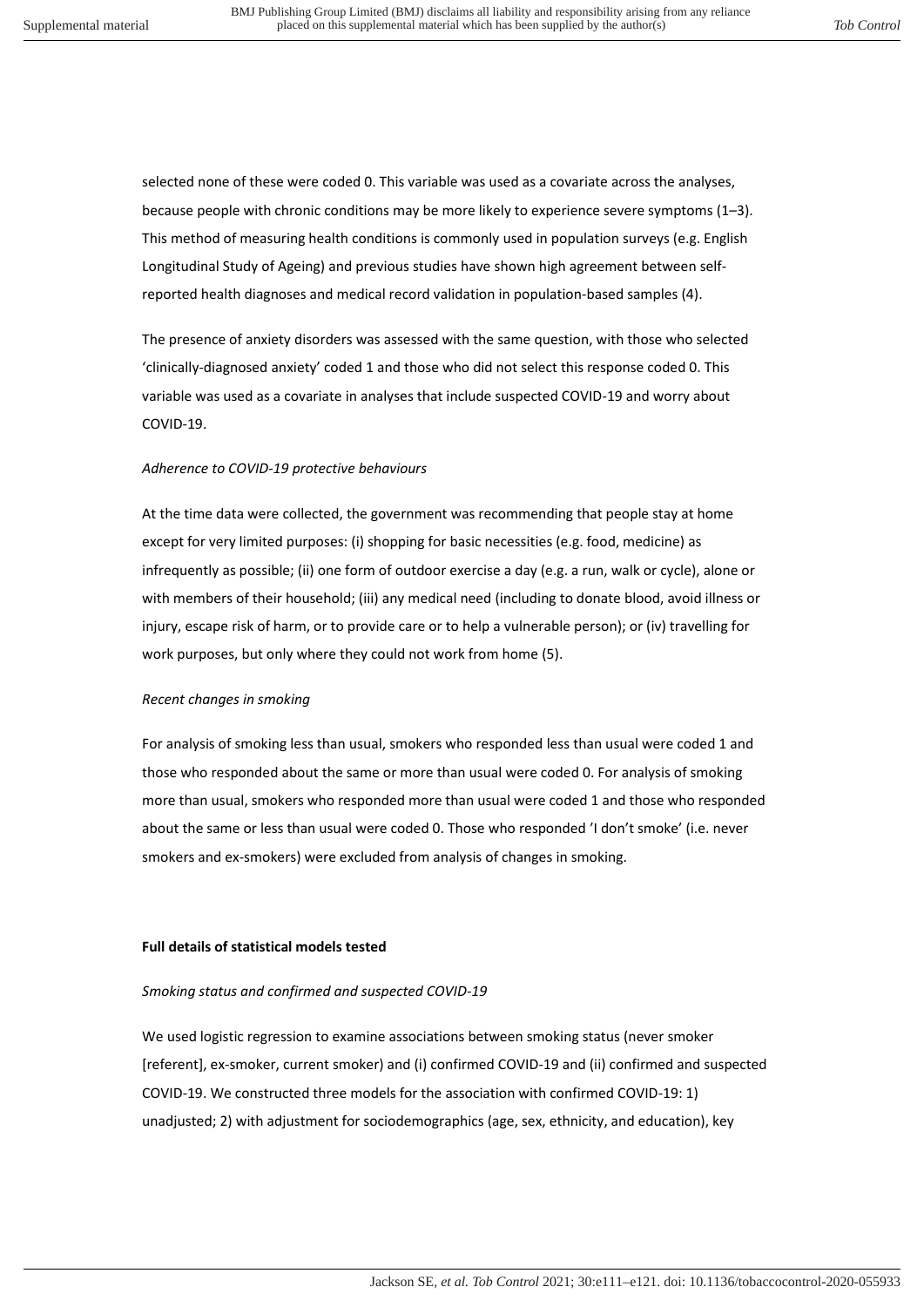worker status, and survey date; and 3) with additional adjustment for comorbid health conditions. We constructed an additional fourth model for the association with confirmed and suspected COVID-19 which included further adjustment for anxiety disorders.

# *Smoking status and worry about COVID-19*

We used logistic regression to examine associations between smoking status (never smoker [referent], ex-smoker, current smoker) and (i) worry about catching COVID-19, (ii) significant stress about catching COVID-19, (iii) worry about becoming seriously ill from COVID-19 and (iv) significant stress about becoming seriously ill from COVID-19. We constructed three models for each association: 1) unadjusted; 2) adjusted for sociodemographics, key worker status, and survey date; and 3) with additional adjustment for comorbid health conditions and anxiety disorders.

# *Smoking status and adherence to COVID-19 protective behaviours*

We used logistic regression to examine associations between smoking status (never smoker [referent], ex-smoker, current smoker) and (i) general adherence to recommendations from authorities to prevent spread of COVID-19 and (ii) living life as normal. We constructed three models: 1) unadjusted; 2) with adjustment for sociodemographics, key worker status, and survey date; and 3) with additional adjustment for comorbid health conditions.

# *Recent changes in smoking*

Among current smokers, we used logistic regression to examine associations of heaviness of smoking (light [<10 cigarettes per day] vs. heavy [≥10 cigarettes per day]), sociodemographics, comorbid health conditions, confirmed and suspected COVID-19, significant stress about becoming seriously ill from COVID-19, and survey date with (i) smoking less than usual and (ii) smoking more than usual. We analysed unadjusted associations (bivariate models) and independent associations (multivariable model) between each variable and outcome.

# *Moderation of associations by socioeconomic position*

In order to explore whether associations between smoking status and confirmed and suspected COVID-19, worry about COVID-19, and adherence to COVID-19 protective behaviours were moderated by socioeconomic position, we repeated the fully adjusted models with the addition of an interaction term between smoking status and post-16 qualifications. We excluded key worker status from these models as we believed it would not be meaningfully independent of socioeconomic position and may obscure moderation effects. In order to explore whether